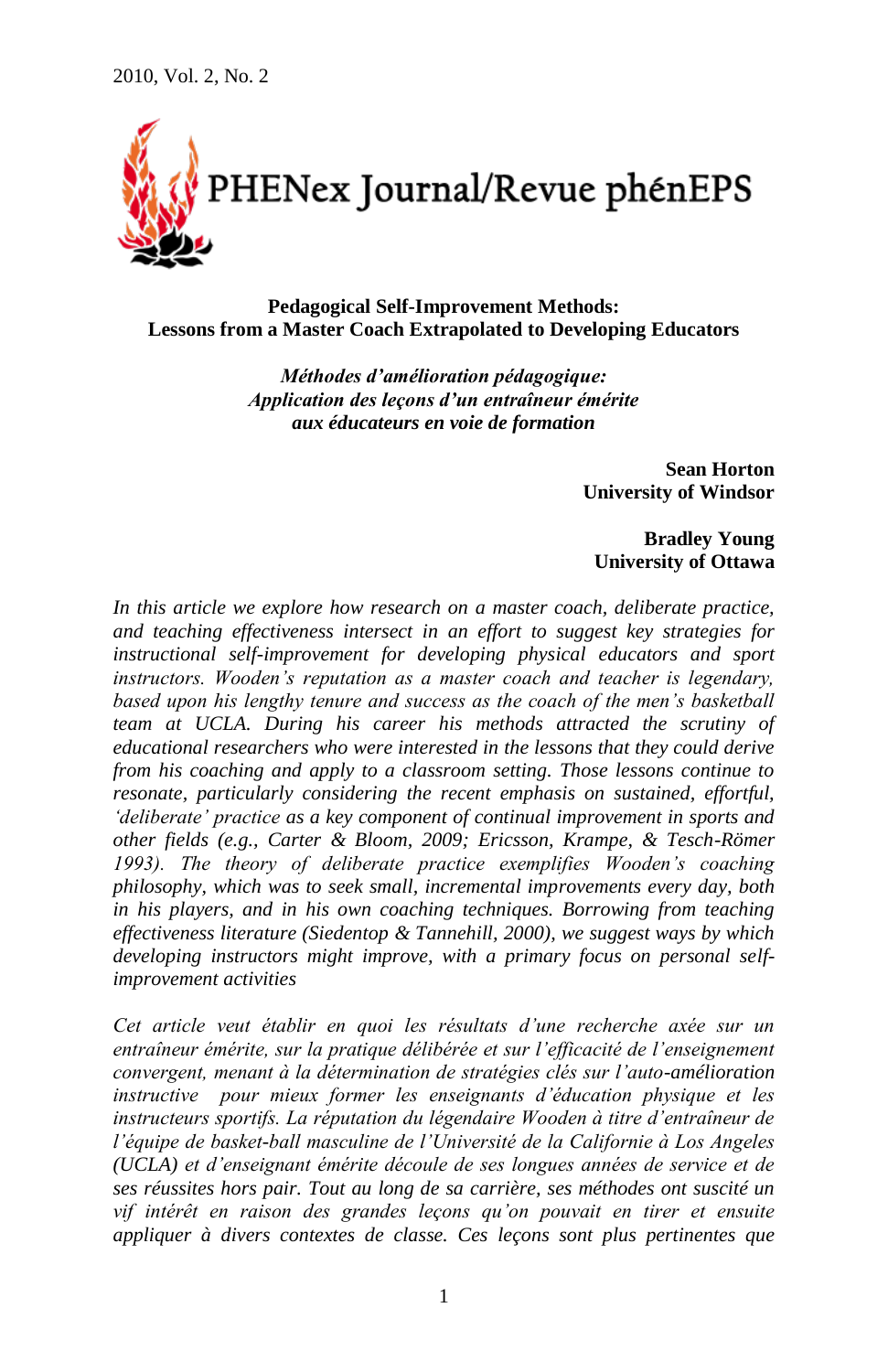*jamais en raison de la nouvelle attention que suscitent les modes de pratique délibérée soutenue axée sur l'effort qui constitue aujourd'hui l'élément clé d'une amélioration permanente dans les domaines du sport et autres (p. ex., Carter et Bloom, 2009; Ericsson, Krampe, et Tesch-Römer 1993). La théorie de la pratique délibérée exemplifie la philosophie d'entraînement de Wooden qui consiste à faire chaque jour de petits progrès évolutifs, qu'il s'agisse du rendement de ses joueurs ou de ses propres techniques d'entraînement. S'inspirant de la documentation sur l'enseignement efficace (Siedentop et Tannehill, 2000), les auteurs proposent des approches utiles pour aider les nouveaux entraîneurs à s'améliorer, misant surtout sur des activités d'amélioration personnelle.*

## **Introduction**

The purpose of this article is to integrate the literature on expert coaching and expert performance to inform the on-going efforts of instructors working in a pedagogical environment who seek strategies for self-improvement on a continuing basis. Our effort is informed by our past experiences as coaches and physical educators, and more recent forays into literature pertaining to master coaches, theories of expert development, and our appraisal of teaching effectiveness literature for use in undergraduate physical education methods courses. In our search for common themes amongst these content areas, we have continually noted the systematic processes of self-improvement embodied in the expertise theory of deliberate practice, and similar systematic processes characterizing self-supervision models for effective teacher development. Furthermore, the intentionality and rigour of such processes are hallmarks of perhaps the greatest coach of all-time, John Wooden. Both ESPN and Sports Illustrated named Wooden the greatest coach of the  $20<sup>th</sup>$  century (Bloom, 2006). In addition, Wooden received the Medal of Freedom from the President of the United States in 2003, which recognizes exceptional service and is the nation"s highest civilian award (Bloom, 2006). Wooden"s coaching methods have been analyzed extensively, and he has been the subject of books and academic studies (e.g., Gallimore & Tharp. 2004; Nater & Gallimore, 2006; Tharp & Gallimore, 1976) We have chosen him as the example to frame our discussion on instructional self-improvement, as his actions reflected deliberate efforts to better himself as a pedagogue and to better his athletes/students. We propose that by examining the rigorous methods utilized by John Wooden, and subsequently attempting to extrapolate such methods to activities and strategies at the disposal of developing teachers, we may be able to derive important practical lessons for how to become better instructors in the gymnasium.

While we recognize that there are limitations to the degree to which coaches and physical educators employ instructional strategies similarly to disparate clientele (i.e., athletes and non-athletic students), we contend that there are parallels in self-improvement strategies by which all motivated instructors become better at their craft. We believe that all instructors may benefit by exploring self-improvement strategies that underlie expertise, and as we progress in this article, we attempt to identify specific processes that physical education teachers might use as they further develop their professional practice. We frame our discussion as it might relate to instructors in a motor skill domain, and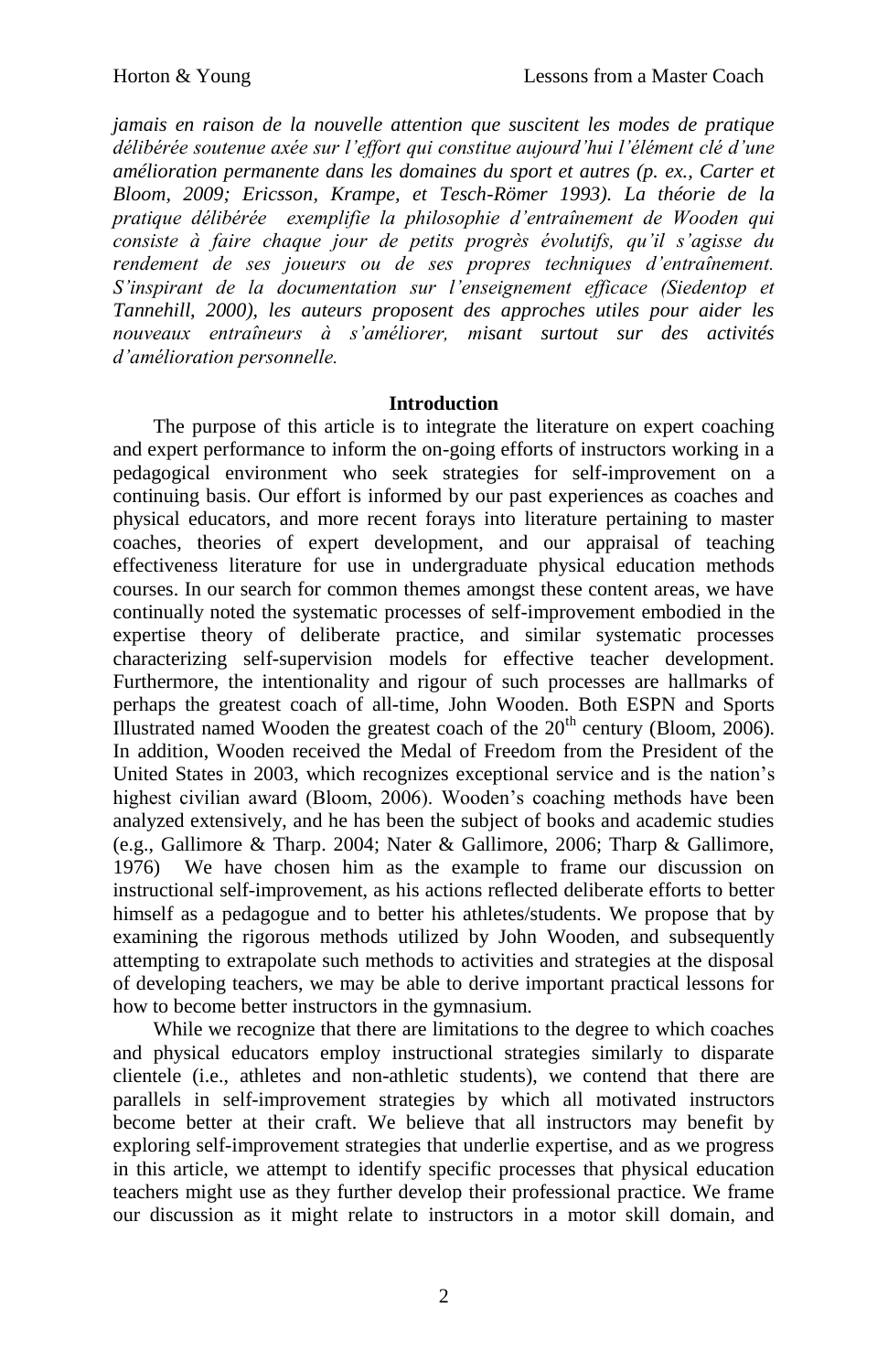specifically physical education teachers who work with secondary school-aged populations.

# **Examining Coach Wooden's Methods**

In 1976, *Psychology Today* published a research study on basketball coach John Wooden, entitled 'What a coach can teach a teacher' (Tharp & Gallimore, 1976). This article launched the methodology of systematic study of "coaching behaviours', and Wooden continues to be the standard against which coaches are measured. Wooden passed away in 2010 a few months shy of his  $100<sup>th</sup>$  birthday, and although it has been 35 years since he last coached the UCLA Bruins, his coaching methods and the lessons he imparted throughout his career continue to resonate in the sporting world and beyond (www.coachwooden.com; Gallimore & Tharp, 2004). Wooden coached 27 years at UCLA<sup>1</sup>. In that time he won ten NCAA championships, seven of those titles in succession, a record that is without parallel in collegiate coaching. Wooden won with teams that that featured future NBA Hall of Famers (i.e., Kareem Abdul Jabbar<sup>2</sup> , Bill Walton, Gail Goodrich) but also won with teams that were considered "small" and much less talented. It was this ability to put together winning teams season after season that inspired two educational researchers to systematically study Wooden"s coaching methods with the intention of applying those lessons to a classroom setting.

During the 1975 season Tharp and Gallimore attended a number of Wooden"s practices. They adapted an observational instrument they had used in the classroom, calling it the Coaching Behaviours Recording Form, and utilized this to record every utterance Wooden made during practice. This observational tool consisted of 12 categories of behaviours, although Tharp and Gallimore found that the vast majority - 75% - of Wooden"s behaviours consisted of one specific behaviour - instruction. Wooden was a teacher, first and foremost, and his practices were designed for that purpose. A second noteworthy aspect of Wooden"s practice sessions was their pace and intensity. Wooden"s players were constantly on the move; no one was permitted to stand around watching, and Wooden would bark out orders and instruction as the play swirled around him.

This initial study was essentially the first attempt at a systematic study of coaching behaviours, and spawned further academic work into what precisely coaches do during practice sessions (e.g., Bloom, Crumpton & Anderson, 1999; Claxton, 1988; Deakin & Cobley, 2003; Horton, Baker, & Deakin, 2005; Lacy & Darst, 1984; Lacy & Darst, 1985; Segrave & Cianco, 1990). These studies built on the original by expanding beyond the 12 behavioural categories. In an attempt to further examine the notion of "instruction", subcategories of "technical instruction", "tactical instruction", and "general instruction" were created in order to gain further insight into the subtleties of how effective coaches conduct practice sessions. The results of these studies supported the findings of Tharp and Gallimore (1976) in that expert coaches are primarily teachers, and spend most of their energies instructing their athletes (Horton & Deakin, 2008).

Almost 30 years after publishing their landmark study, Gallimore and Tharp (2004) conducted qualitative interviews with Wooden in order to understand the guiding philosophy that provided the foundation for those great teams and those practice sessions they had observed. A number of fascinating themes emerged from those interviews, and we believe that these themes have implications for how all aspiring instructors and teachers might become experts at their craft. For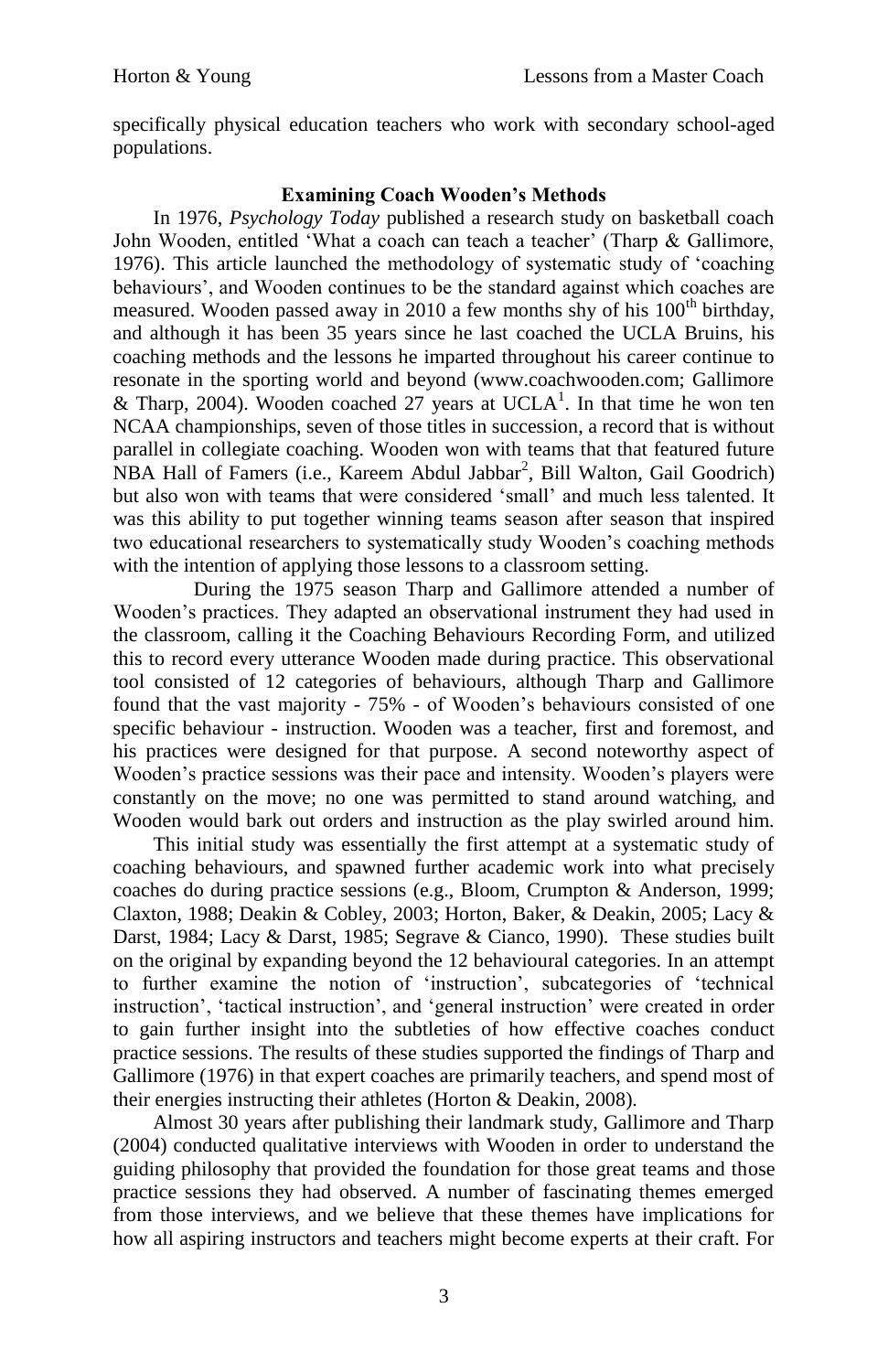example, Wooden was incredibly meticulous in planning his practices, and drills were timed to the minute. He spent two hours planning each practice session (even though the actual practice session itself may have been shorter), making detailed notes on cards that he would file and keep permanently. In subsequent years, Wooden would often refer back to those cards, comparing the current team to teams of years past. Wooden stated "I …could tell you what we did in every minute of every practice in my 27 years at UCLA" (Gallimore & Tharp, 2004, p. 125). His attention to detail went beyond what occurred on the court – each year he instructed the team"s rookies on the proper way to put on their socks to ensure they avoided blisters. It was in this unremitting attention to the smallest details that distinguished Wooden; he looked for small, incremental improvements each and every day. This was a crucial component of his approach to coaching:

When you improve a little each day, eventually big things occur…Not tomorrow, not the next day, but eventually a big gain is made. Don"t look for the big, quick improvement. Seek the small improvement one day at a time (Wooden, 1997, p. 143).

Wooden applied the same principles to his own development as a coach. Each off-season Wooden picked an aspect of the game about which he felt he could learn more - shooting free throws, for example, or rebounding. He then systematically researched that aspect of the game, by reading through library materials and by talking to other players or coaches who, in his opinion, had a good understanding of that aspect of the game. In this way, Wooden systematically improved his coaching knowledge each season.

I hope I was learning the very last year (I coached). I don"t think I learned as much the last year as I did my first year but I hope I learned a little bit each and every year (Gallimore & Tharp, 2004, p. 127).

It is noteworthy that Wooden spent 27 years coaching at UCLA, and while he achieved considerable success throughout his entire tenure at the school, he did not win his first NCAA championship until his 15<sup>th</sup> season. All ten of his championships came in his last 12 years (www.wooden.com). His final championship season was in 1975, after which he promptly retired. One has to wonder how many more titles may have come to UCLA had Wooden decided to coach for a few more years.

It is clear the Wooden"s success was not immediate, and that his career exemplified a slow, deliberate building of his coaching knowledge and expertise. Determining exactly when Wooden achieved 'expert status', however, is difficult. Was it after he collected his first NCAA championship? Certainly the four 30-0 seasons, the stretch of 88 consecutive victories, and the 10 NCAA titles are integral to Wooden"s reputation as a master coach (Bloom, 2006). It does, however, outline the problem of determining coaching expertise – a coach's reputation often hinges on the success of their athletes.

Coaching excellence is often defined by the number of championships attained, or a superior win-loss record. While most coaches would agree that this is less than ideal as a ranking system, traditionally there has been little agreement as to what constitutes an expert coach (Horton & Deakin, 2008). Many countries have extensive certification programs that coaches must successfully navigate to be eligible to coach at a national or international level. Certification in and of itself however, is generally thought insufficient for a coach to be considered an expert. Traditionally, academic studies examining coaching expertise have used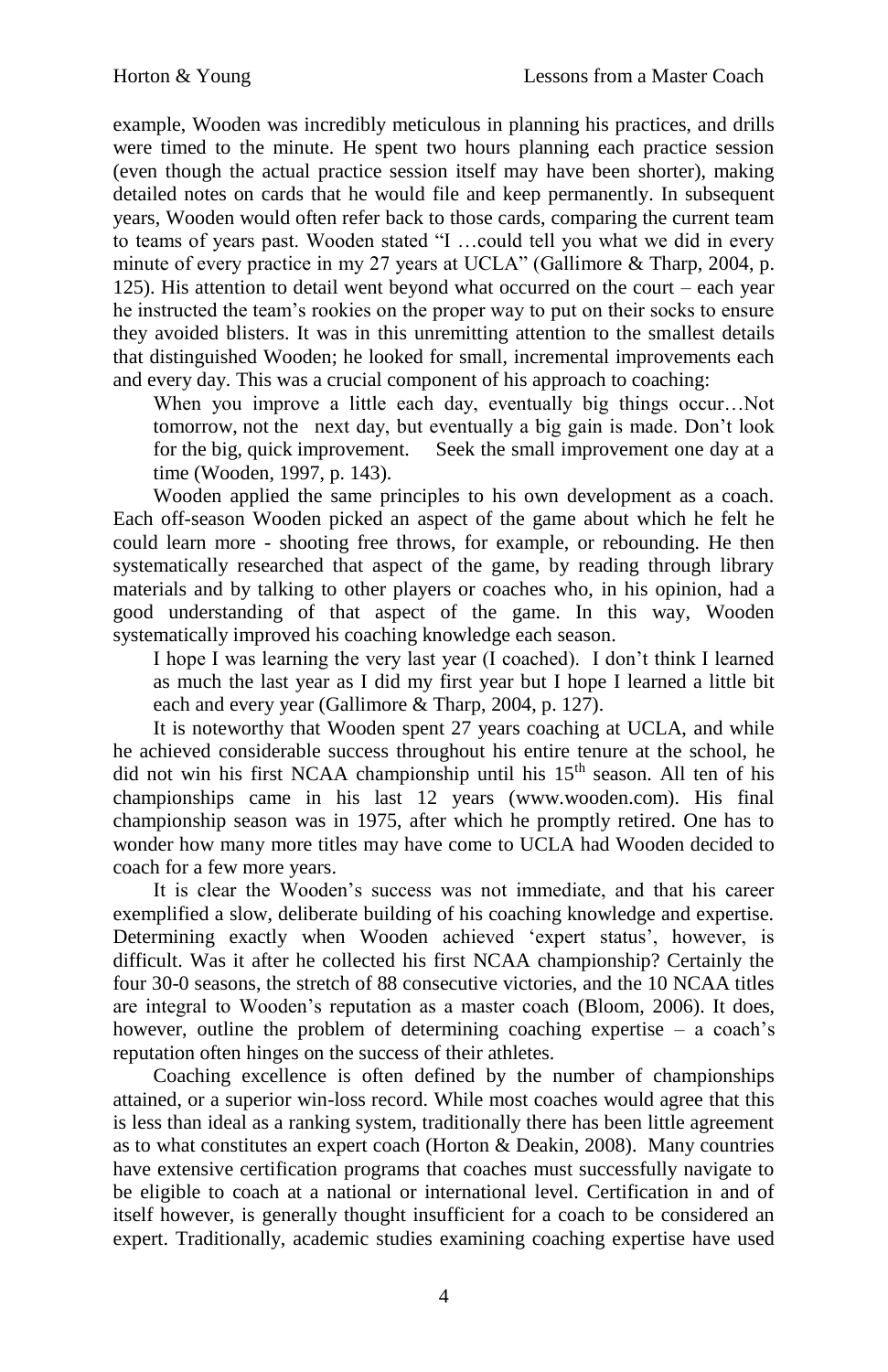multiple criteria, including level of certification, number of years coaching, winloss records, championships won, along with more subjective criteria such as identification by a panel of peers as being an expert (i.e., Horton et al., 2005; Vallée & Bloom, 2005; Young, Jemczyk, Brophy, & Côté, 2009). In a similar fashion, teachers can be evaluated based on the performance success of their students. If the students do well, the teacher may be deemed effective. If the students fare poorly, the teacher may be blamed. The pressure on teachers to produce measurable student outcomes is increasing (Ripley, 2010), particularly as studies emerge suggesting that students in a classroom with a top-ranked teacher will learn 1.5 years worth of material in the school year, while children with poor teachers will learn only a ½ year"s work (Gladwell, 2008). While coaches, fairly or unfairly, are judged predominantly by their win-loss records, teachers are often evaluated based on the performance of their students on standardized tests.

Fairness of these evaluative methods aside, questions abound as to the extent the skills of the expert coach or teacher can be studied and replicated. Can anybody learn to be an effective teacher or coach with consistent application and proper training, or is it the domain of a privileged few who have the requisite innate abilities? To what extent can instructors themselves be taught?

The debate on the importance of innate genetic traits versus the influence of one"s environment pervades most areas of human endeavour, from sporting achievement to musical skills, to the ability to do well in math and science. Anders Ericsson and colleagues (1993; 1996; 2003; 2007) proposed that expertise was acquired and not innate, and that the most-skilled individuals in any field reached their position only after accumulating volumes of practice over the longterm. His theory of "deliberate practice" explained that the reason certain individuals became experts and others remained sub-expert was due to differences in the amount and the quality of practice. Few reached expert status without at least 10 years or more than 10,000 hours of deliberate practice. Although little research has specifically examined instructors, we feel that the need for long-term deliberate practice is particularly pertinent to the teaching domain. It is consistent with growing movements in education where exceptional teachers are recognized by their preparatory methods, that is, they are 'perpetually looking for ways to improve their effectiveness' (Ripley, 2010, p. 62). Deliberate practice, as a form of perpetual self-improvement, is very different from "experience" or time spent in a particular field in that it consists of activities that are goal-oriented and require considerable mental effort and attention. These are the types of practice activities that are most relevant for improving an individual's skills.

## **Extrapolating Key Self-Improvement Methods to Developing Instructors**

Sport scientists believe that an important role for an instructor/coach is to design preparatory activities and provide feedback that help athletes gain experiences that meet deliberate practice criteria (Salmela, 1996; Young & Salmela, 2002). This begs the question - who crafts the deliberate practice experiences for the instructors? The simplest answer is that, most often, instructors are left to craft these experiences for themselves.

To do this, instructors should first identify certain goals toward which they intend to work, and then develop strategic activities to address these goals. For example, if a teacher feels that he/she does not interact with students enough in a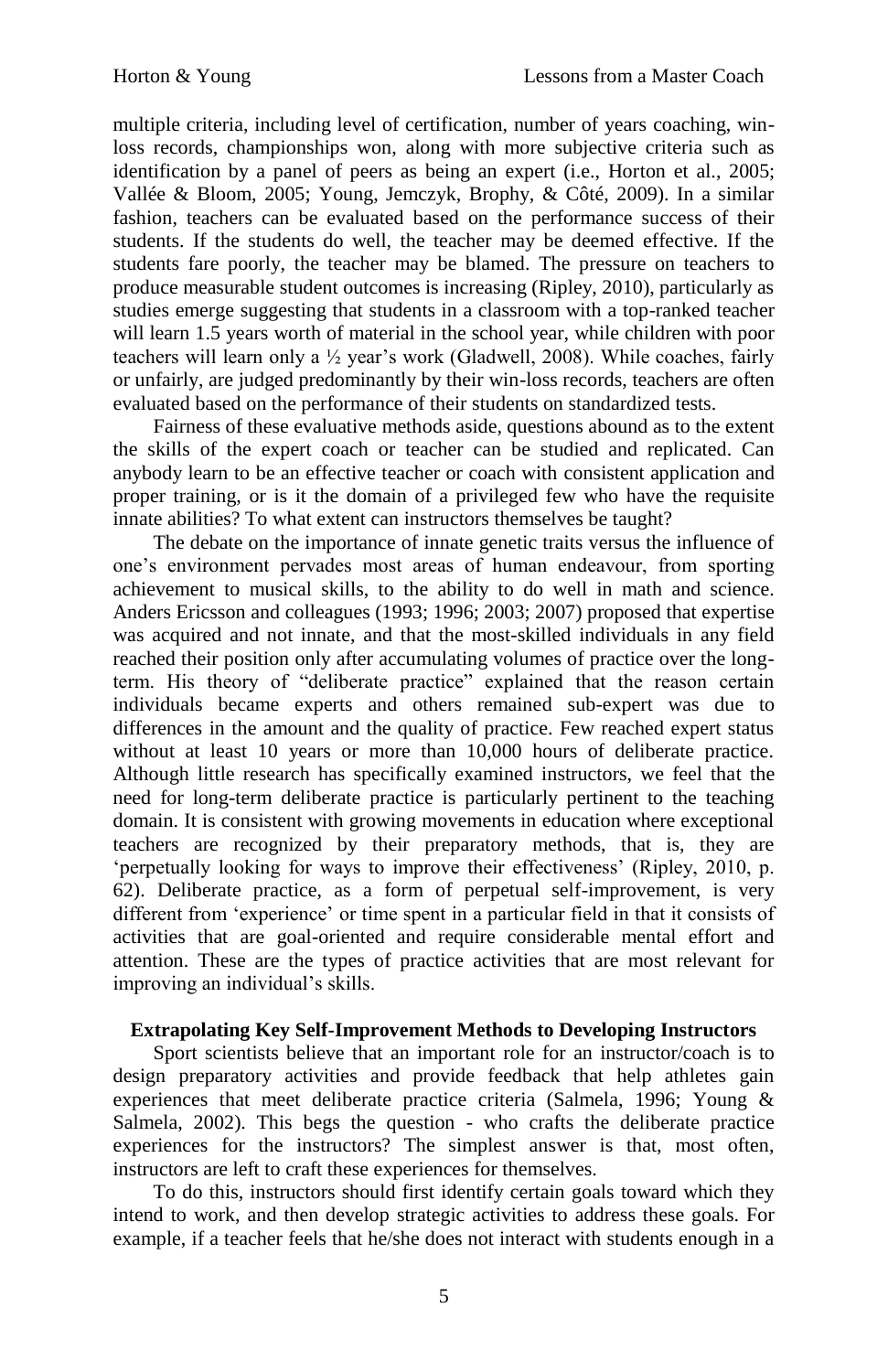lesson, they may build more teacher-student interactive segments into a lesson, they may try to cycle through the activity space more during drills, monitor the number of interactions that they have with students, and count the number of praises they direct towards students. Each of these strategies is related to an interactive goal, and all require strategic planning prior to teaching. They require the instructor"s attention to self-monitor, and each will require feedback to assess whether improvements actually occurred. This feedback will likely be selfgenerated, and instructors might decide to borrow one of many techniques for observing evidence of one"s own deliberate practice efforts and improvements (Darst, Zakrajsek, & Mancini, 1989; Martin & Hyrcaiko, 1985; Rink, 2006). Many of these techniques are used in the pre-service preparation of physical education teachers, yet few instructors take the opportunity to use such methods at later points in their careers in attempts to refine their own competencies. Thus, *goal-oriented drills*, *attention and reflection*, and *self-generated feedback*, are instrumental components to deliberate practice for instructors. When an instructor/coach considers which self-improvement drills to emphasize as part of their own deliberate practice, they should understand that the drills must target areas for improvement based on current competencies (Ericsson, 2007).

Drawing from the habits of Coach Wooden, instructors should seek out evidence for small, incremental improvements each day. To derive such evidence, instructors need to first keep up-to-date on literature about teaching and learning processes, and, secondly, adopt a 'teacher as researcher' role (Brunelle, Drouin, Godbout, & Tousignant, 1988). Like Coach Wooden, to become a highly effective instructor requires the building of knowledge, both in-season and "outof-season". This knowledge is acquired by reading pedagogy periodicals, journals and magazines, and by attending lectures and clinics, in order to stay current with thinking about teaching or coaching effectiveness (e.g., Randall, 1992). Research shows that, like Wooden, top-level sport coaches spend more time in coaching courses and clinics, and exchanging information with colleagues at technical events, than lesser-skilled coaches (Young et al., 2009). Highly competent instructors identify the most important skills and functions of their craft, and can describe in detail how they anticipate student behaviours to appear if they deliver their instructional sessions properly.

In-season, instructors can learn to become adept at analyzing learning conditions during their own lessons. They can engage in cycles of self-reflection afterwards, in which they summarize their lessons and self-diagnose their performance, from which they form plans for how to further improve. Through this process, instructors are able to identify incremental advances. Coaching research demonstrates that self-reflection is a very important way of making meaning from one"s own experiences, and it has been linked to the accumulation of coaching knowledge and refining coaching practices (Mallett, 2004; Salmela & Moraes, 1996).

## **Practical Lessons for Improving Instruction in the Gymnasium**

When we consider how self-improvement mechanisms might influence instructional practices and ultimately students" behaviour/learning, our thinking is informed by the process-process paradigm of physical education teaching effectiveness, which "assumes that what the teacher does (teacher processes) will influence what students do (student processes), which in turn will influence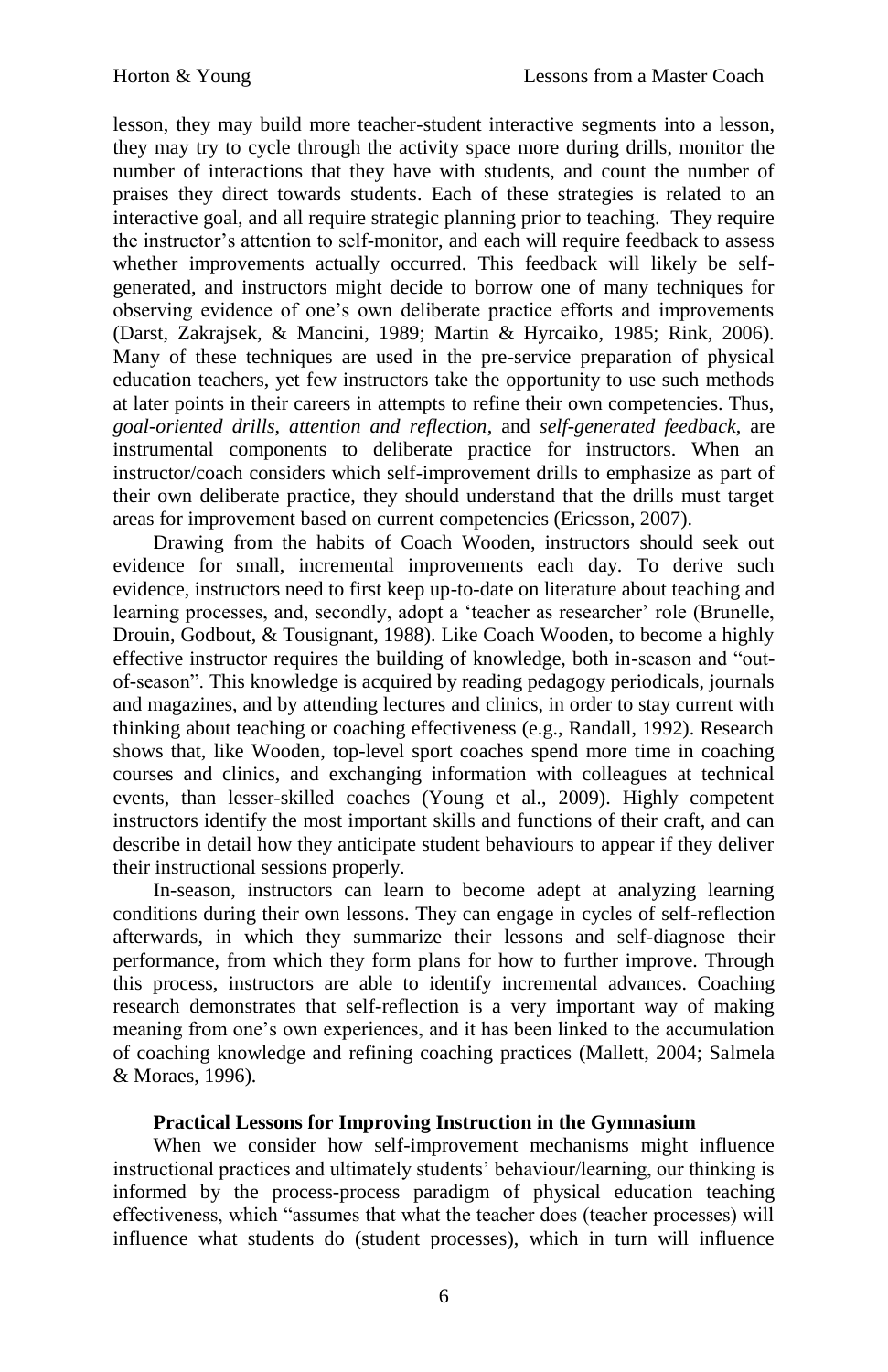learning" (Randall, 1992, p. 43). Simply, we recognize that teaching functions (i.e., processes) and student processes (e.g., behaviours) are intertwined and causally impact on skill learning, but a systematic approach to effective teaching involves segregating the two, and documenting how a strategic self-manipulation of the former impacts the latter. Thus, when seeking evidence for improvement, instructors might consider examining their own actions and enacted strategies, *as well as* their students" behaviours (Siedentop & Tannehill, 2000). Instructors should, for example continually ask themselves about how they implemented their own strategies - whether they have explained practice routines with sufficient clarity, whether they have effectively organized space to encourage maximal movement in a class, and whether they have given feedback to students in a timely fashion to maximize skill learning. Similarly, instructors can try to seek evidence for improvement in students' behaviour, questioning whether students are moving continuously during a lesson, whether they are demonstrating tendencies to strive during difficult tasks, and whether they are obtaining more opportunities to respond during practice time. There are some possible considerations of which to be mindful when engaging in such a process. First, instructors who are dedicated to this task will likely be able to find evidence of small, concrete improvements in their own tendencies; this part of the "teacher as researcher" process is somewhat under the control of the instructor. On the other hand, evidence of student improvement will likely be more arbitrary and delayed. Considering the heterogeneity of students in a physical activity class, which will also be manifested in highly variable behaviour collectively, the teacher who looks for improvements must do so over time and must be wary of the fact that these improvements can be more difficult to pin down. This is a great challenge for the instructor seeking to understand how their actions have translated to their students in a meaningful way. All instructors can learn on the job, by trying out new strategies and then observing the consequences in a systematic fashion. In fact, this type of systematic experimentation has been acknowledged by coaches as a key source for gaining coaching knowledge, with 64 % of coaches reporting this activity as important (Irwin, Hanton, & Kerwin, 2004).

One lesson that can be gleaned from Coach Wooden is that instructors who wish to become expert must devote unremitting attention to the smallest details. They plan and over-plan, and these plans are housed in an archive that can be accessed and reviewed. Of interest is the fact that Wooden started his career as a high-school English teacher, while also coaching the school"s basketball team. He quickly realized that the extensive lesson planning his English lessons required was an approach he needed to apply to his basketball practices to ensure that court time was utilized effectively. Coach Wooden"s primary focus during that court time was on instruction (Tharp & Gallimore, 1976). Wooden considered himself to be a teacher above all else, and the manner in which he ran practice sessions was aligned with pedagogical literature that considered active learning time in physical education to be the most-critical measure of the efficacy of an instructor (Metzler, 1989; Siedentop & Tannehill, 2000). More recent emphases on cognitive-based learning and the recognition that effective learning experiences in a physical education domain integrate social-affective goals (Metzler, 2005) has perhaps lessened the emphasis that was placed on active learning time as a barometer of instructional excellence. Coach Wooden"s focus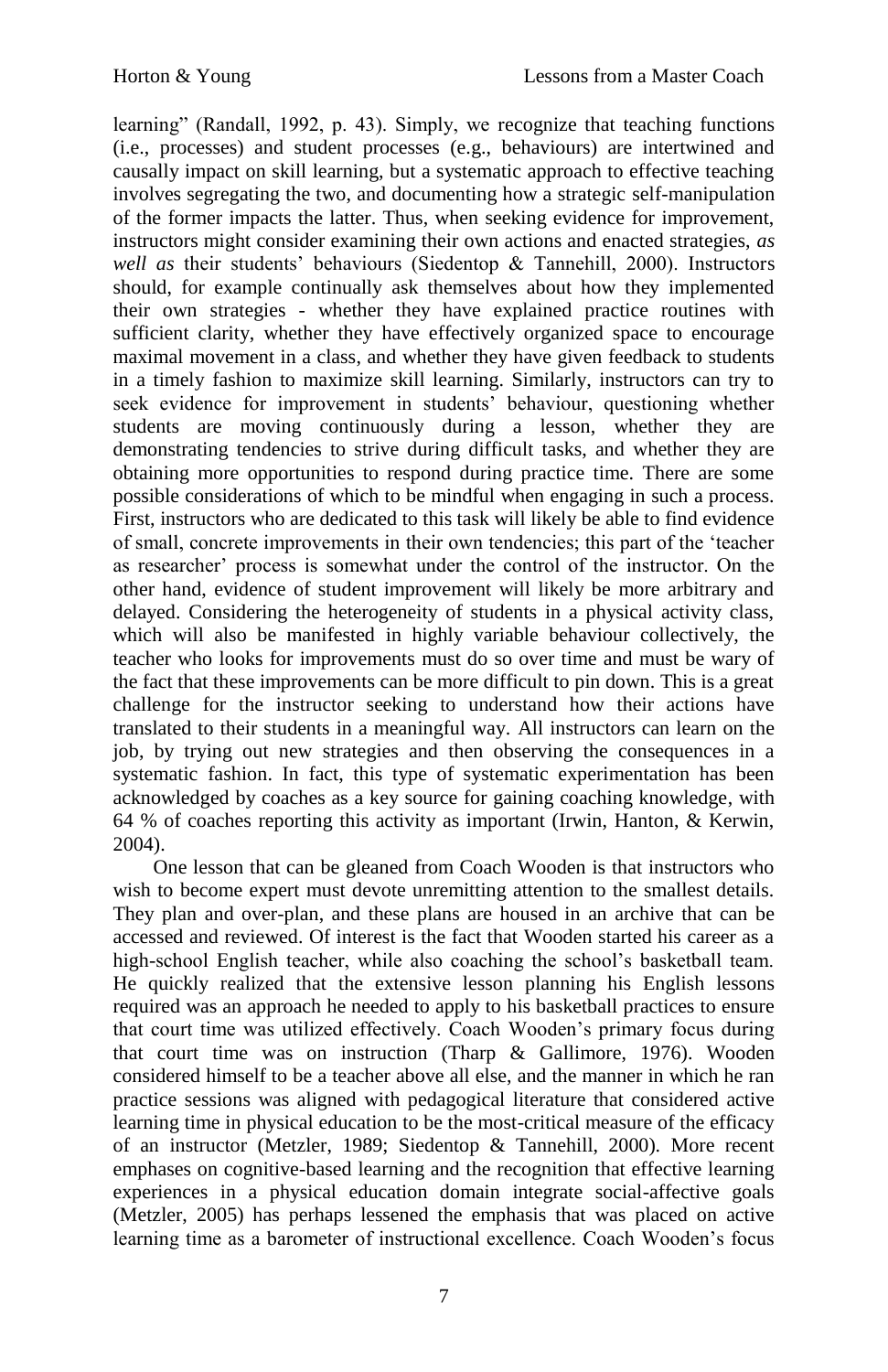on instruction should perhaps remind us that a prominent marker of the instructional value of lessons is whether we have constantly moving students in a manner that is consistent with motoric or tactical instructional goals, and in a manner that affords students a proper degree of mastery. To this end, an expert instructor can strive to learn how best to manage and organize the instructional environment (e.g., use of space, equipment distribution, plotting of movement patterns in drill and game activities) in order to maximize instructional time (Rink, 2006).

# **Deliberate Practice and an Instructor's Developmental Stage**

The deliberate practice theory suggests that there needs to be a purposeful template for how time is spent applying one"s craft. Critically, the selfimprovement strategies that are ascribed to such a template should encourage an instructor to avoid arrested development at their present stage of competency. The various self-improvement activities that an early-career instructor employs will thus be different in nature from the deliberate practices of more senior instructors. It is important for instructors to continually ask, "What do I need to be doing to move myself beyond my present level?" if they are to successfully refine their competencies.

One previously identified self-improvement strategy is an investment in planning. Explicit planning is a critical activity for instructors at earlier stages of development. Highly experienced teachers may indeed become more efficient in their planning, and they may begin to store much of the planning they had previously written on extensive lesson plan sheets in memory (i.e., implicitly), yet they still should continue to plan. What may change are the details to which they attend. Early-career teachers might focus on details relating to student characteristics (e.g., entry skill levels, prerequisite abilities, gender differences, activity preferences), the instructional context (e.g., available time and equipment, material, financial, and human resources), as well as programming and activity content issues (e.g., curricular and unit goals, nature of the content, types of instructional tasks) (Brunelle et al., 1988). As instructors become more effective and find some ease when planning those components, they might consider higher-order instructional themes that relate less directly to delivery of motor content, but are themes that result in more engaged students on a cognitive or personal level, in a manner that is highly motivating. For example, more experienced teachers might challenge themselves to re-invent communication cues and re-orient activities to facilitate the teaching of complex decision-making during sport situations (Vickers, 1994; 2000), to build 'teaching for invitation' aspects into lessons (Tjeerdsma, 1995), re-sequence activities to better accommodate "games for understanding" programming (Mandigo, Butler, & Hopper, 2007), modify organizational and reward structures to foster appropriate motivational climates (Treasure & Roberts, 1995), and create scripts to reward desired student behaviour or behavioural contingencies to discourage undesired student behaviour (Brophy, 1981; Wurzer & McKenzie, 1987). Although experienced teachers likely become efficient at planning lower-order details, they can find new strategies to plan for novel higher-order aspects; this represents the deliberate practice route to the building of expert instruction/coaching.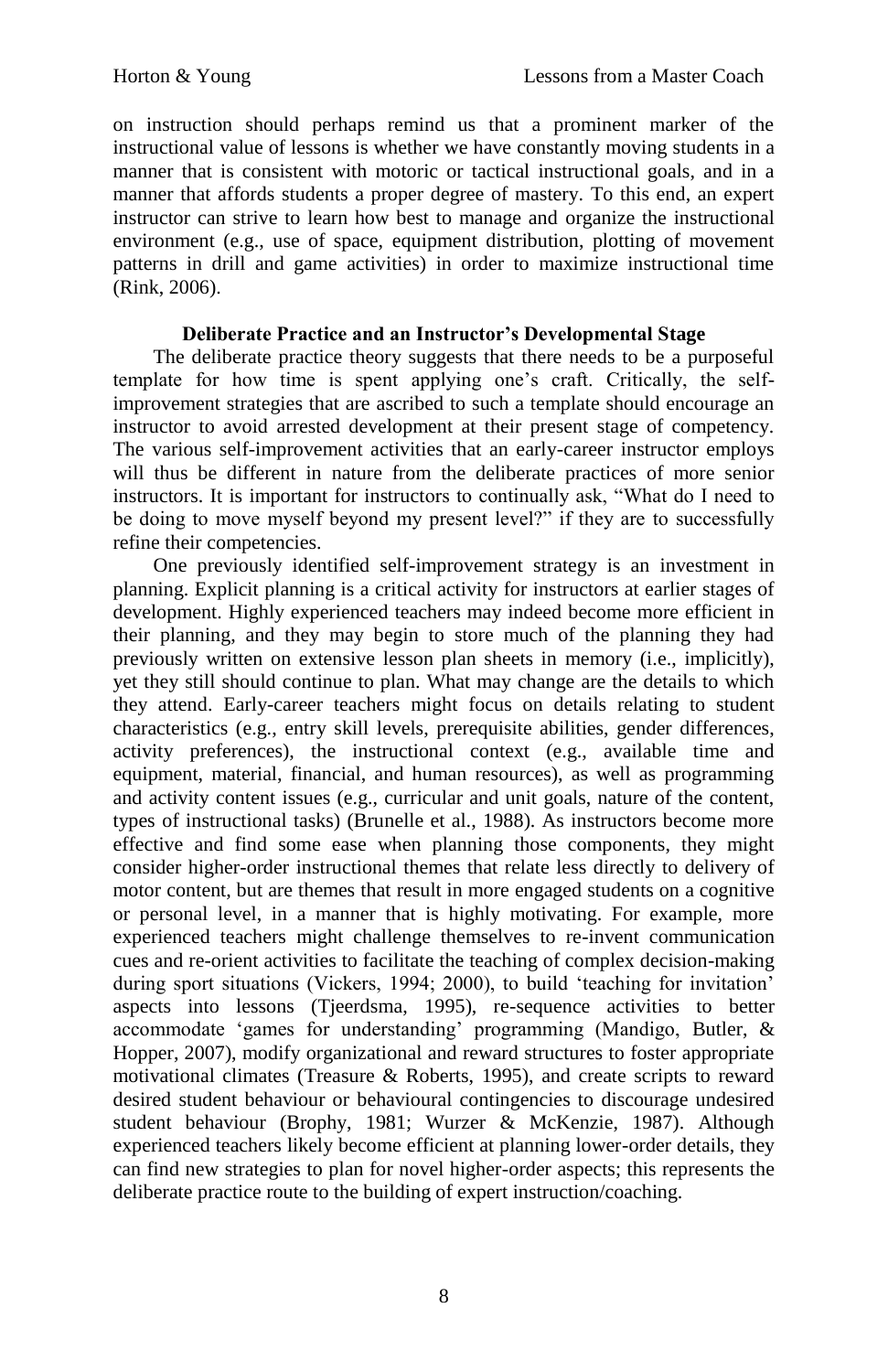### **Conclusion**

An examination of Coach Wooden"s habits provides all sport pedagogues with evidence for how one is able to embark, with great patience and rigour, on a deliberate path that builds to excellence. Wooden built his skills gradually over many years by paying attention to the smallest details. According to Wooden, accruing small, daily advances is the key to success, rather than seeking big, quick gains. The improvements may be barely discernible from one day to the next, but when a gain is made it has been earned, and just as importantly, it lasts (Wooden, 1997). It is likely no accident that all of Wooden"s championships came in the last 12 years of his career. The theory of deliberate practice states that 10 years are required to achieve expertise – Wooden"s first NCAA title came in year 15 at UCLA<sup>3</sup>. The 10 titles in his last 12 years provided a measure of proof that Wooden"s coaching skills were indeed permanent and lasting.

Many of the lessons we take from Wooden intersect with the tenets of deliberate practice and the systematic approach to the development of instructional skills in physical education. Specifically, a commonality linking highly skilled instructors in coaching and physical education is an introspective and deliberate approach to self-improvement that translates into more effective outcomes amongst one"s students. In this article, we have attempted to delineate this intersection by extrapolating from a master coach to physical educators. Instructors are encouraged to continually engage in self-development through goal-oriented and effortful deliberate practice, to regularly generate self-feedback and work to realize small incremental gains, while always retaining a degree of planning which entails an increasing focus on higher-order themes. In this manner, certain key self-improvement activities gleaned from the methods of a master coach appear to parallel the self-improvement strategies that developing instructors and physical educators might employ to become effective teachers.

#### **Endnotes**

1. Wooden"s coaching experience, in addition to the 27 years at UCLA, included 2 years at Indiana State University and 11 years coaching at the high school level. [\(http://www.coachwooden.com\)](http://www.coachwooden.com/)

2. Kareem Abdul-Jabbar changed his name in 1971, after leaving UCLA. His name during his time there was Lew Alcindor.

[\(http://kareemabduljabbar.com/\)](http://kareemabduljabbar.com/)

3. See [http://www.coachwooden.com](http://www.coachwooden.com/)

#### **References**

- Bloom, G. A., Crumpton, R., & Anderson, J. E. (1999). A systematic observation study of the teaching behaviors of an expert basketball coach. *The Sport Psychologist, 13,* 157-170.
- Bloom, G. A. (2006). Books and resource reviews (You haven"t taught until they have learned: John Wooden"s teaching principles and practices). *The Sport Psychologist, 20*, 246-248.
- Brophy, J. (1981). Teacher praise: A functional analysis. *Review of Educational Research*, 51, 5-32.
- Brunelle, J., Drouin, D., Godbout, P., & Tousignant, M. (1988). *La supervision de l'intervention en activité physique*. Montréal: Gaëtan Morin.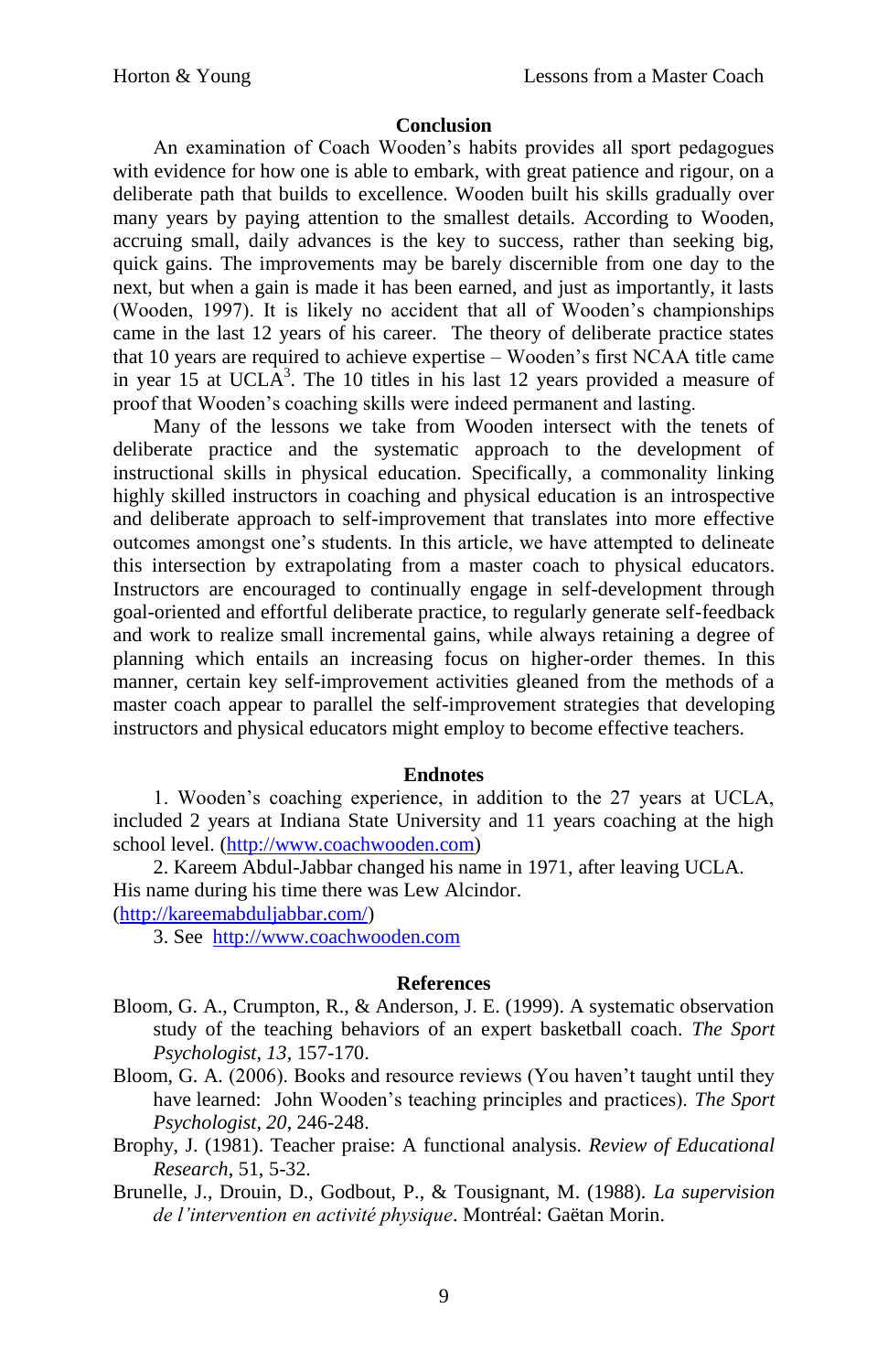- Carter, A.D. & Bloom. G.A. (2009). Coaching knowledge and success: Going beyond athletic experiences. *Journal of Sport Behavior, 32, (4)*, 419-437.
- Claxton, D. B. (1988). A systematic observation of more and less successful high school tennis coaches. *Journal of Teaching in Physical Education, 7,* 302- 310.
- Darst, P., Zakrajsek, D., & Mancini, V. (1989). *Analyzing physical education and sport instruction (2nd edn.)*. Champaign, IL: Human Kinetics.
- Deakin, J., & Cobley, S. (2003). An examination of the practice environments in figure skating and volleyball: A search for deliberate practice. In J.L. Starkes & K.A. Ericsson (Eds.), *Expert performance in sports* (pp. 115-136). Windsor ON: Human Kinetics.
- Ericsson, K.A. (1996). The acquisition of expert performance: An introduction to some of the issues. In K.A. Ericsson (Ed.), *The road to excellence: The acquisition of expert performance in the arts and sciences, sports and games* (pp.1-50). Mahwah, NJ: LEA.
- Ericsson, K.A. (2003). Development of elite performance and deliberate practice: An update from the perspective of the expert performance approach. In J.L. Starkes & K.A. Ericsson (Eds.), *Expert performance in sport: Recent advances in research on sport expertise* (pp.50-81). Champaign, IL: Human Kinetics.
- Ericsson, K. A. (2007). Deliberate practice and the modifiability of body and mind: Toward a science of the structure and acquisition of expert and elite performance. *International Journal of Sport Psychology*, *38*, 4-34.
- Ericsson, K. A., Krampe, R. T., & Tesch-Römer, C. (1993). The role of deliberate practice in the acquisition of expert performance. *Psychological Review, 100* (3), 363-406.
- Gallimore, R., & Tharp, R. (2004). What a coach can teach a teacher,  $1975-2004$ : Reflections and reanalysis of John Wooden"s teaching practices. *The Sport Psychologist, 18,* 119-137.
- Gladwell, M. (2008). Most likely to succeed. *The New Yorker.* Retrieved May  $12<sup>th</sup>$ , 2010 from

http://www.gladwell.com/2008/2008\_12\_15\_a\_teacher.html

- Horton, S., Baker, J., & Deakin, J. (2005). Experts in action: A systematic observation of 5 national team coaches. *International Journal of Sport Psychology, 36,* 299-319.
- Horton, S. & Deakin, J. (2008). Expert Coaches in Action. In D. Farrow, J. Baker & C. MacMahon (Eds.), *Developing sport expertise: Researchers and coaches put theory into practice* (pp. 75-85). London, UK: Routledge.
- Irwin, G., Hanton, S., & Kerwin, D.G. (2004). Reflective practice and the origins of the elite coaching knowledge, *Reflective Practice*, 5, 425-442.
- Lacy, A.C., & Darst, P.W. (1984). Evolution of a systematic observation instrument: The Arizona State University Observation Instrument. *Journal of Teaching in Physical Education*, *3*, 59-66.
- Lacy, A.C., & Darst, P.W. (1985). Systematic observation of behaviours of winning high school head football coaches. *Journal of Teaching in Physical Education, 4*, 256-270.
- Mandigo, J., Butler, J., & Hopper, T. (2007). What is Teaching Games for Understanding? A Canadian perspective. *Physical & Health Education Journal*, 73 (*2*), 14-20.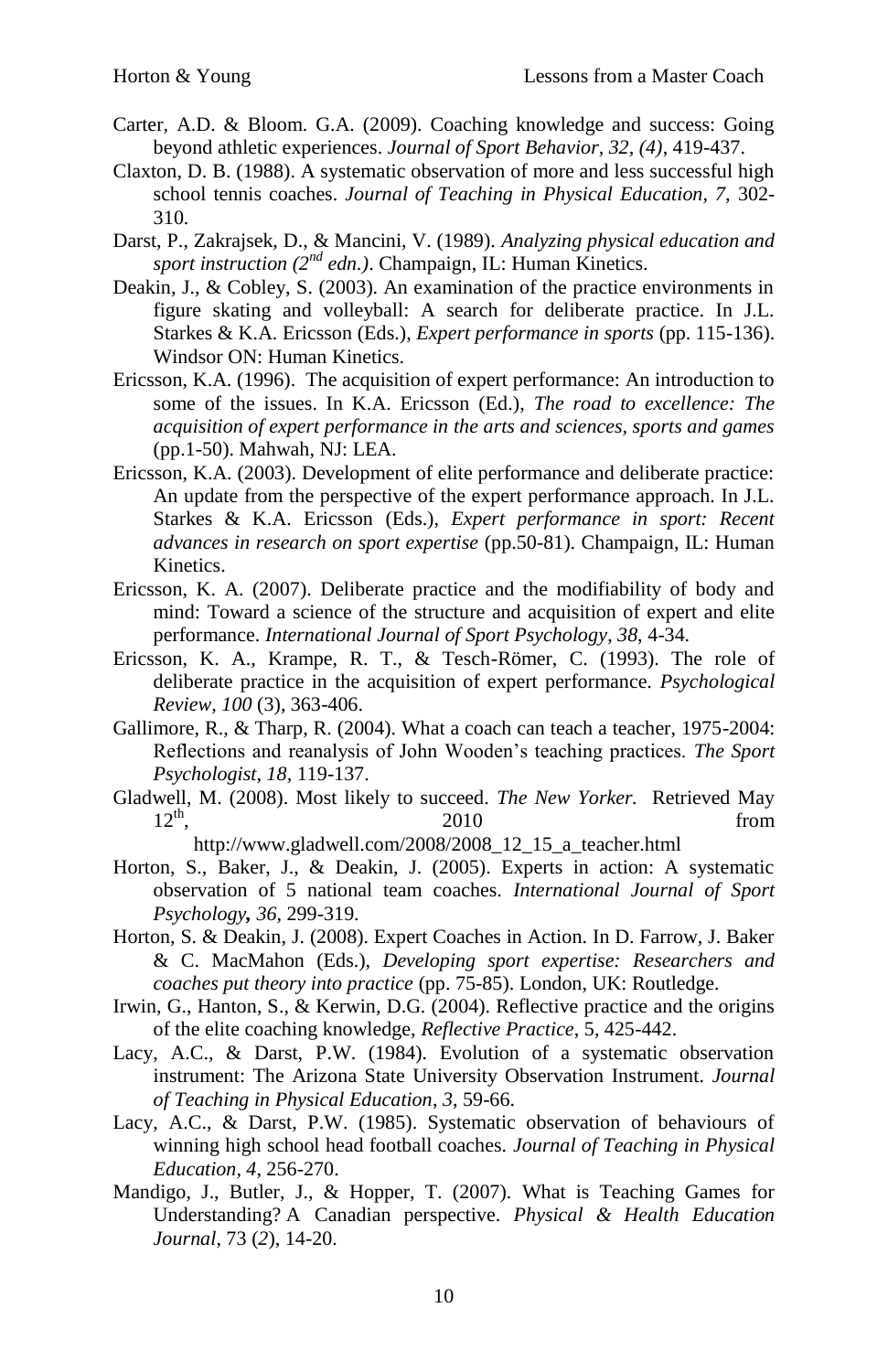- Martin, G.L. & Hyrcaiko, D. (1985). *Behavior modification and coaching: Principles, procedures, and research*. Springfield, IL: Charles C Thomas.
- Mallett, C. (2004). Reflective practices in teaching and coaching: Using reflective journals to enhance performance. In J. Wright, D. Macdonald, & L. Burrows (Eds.), *Critical inquiry and problem-solving in physical education* (pp. 147-158). Sydney, AUS: Routledge.
- Metzler, M. (1989). A review of research on time in sport pedagogy. *Journal of Teaching in Physical Education*, *8*, 87-103.
- Metzler, M. (2005). *Instructional models for physical education (2nd edn.)*. Scottsdale, AZ: Holcomb Hathaway Publishers.
- Nater, S & Gallimore, R. (2006). *You haven't taught until they have learned: John Wooden's teaching principles and practices*. Morgantown, WV: Fitness Information Technology.
- Official website of John Wooden. Retrieved June 5, 2010 from <http://www.coachwooden.com/>
- Official website of Kareem Abdul-Jabbar. Retrieved June 5, 2010 from <http://kareemabduljabbar.com/>
- Randall, L.E. (1992). *Systematic supervision for physical education*. Champaign, IL: Human Kinetics Publishers.
- Ripley, A. (2010). What makes a great teacher? *The Atlantic*. January/February, 58-66
- Rink, J.E. (2006). *Teaching physical education for learning (5th edn.)*. Toronto: McGraw Hill.
- Salmela, J.H. (1996). Expert coaches' strategies for the development of expert athletes. In V.A. Rogozkin & R. Maughan (Eds.), *Current research in sport sciences: An international perspective* (pp. 2-19). New York: Plenum Press.
- Salmela, J.H., & Moraes, L.C. (1996). Development of expertise: The role of coaching. *Families and Cultural Contexts*, 275-293.
- Siedentop, D., & Tannehill, D. (2000). "The active teacher The learning student". In *Developing teaching skills in physical education (4th edn.)* (pp. 2-21). Toronto, ON: Mayfield Publishing Co.
- Segrave, J. O., & Ciancio, C. A. (1990). An observational study of a successful Pop Warner football coach. *Journal of Teaching in Physical Education, 9,* 294-306.
- Tharp, R., & Gallimore, R. (1976). What a coach can teach a teacher. *Psychology Today,* 9, 75-78.
- Tjeerdsma, B.L. (1995, May). How to motivate students…without standing on your head! JOPERD, 66(5), 36-39.
- Treasure, D.C., & Roberts, G.C. (1995). Applications of achievement goal theory to physical education. *Quest*, *47*, 475-489.
- Vallée, C.N., & Bloom, G.A., (2005). Building a successful university program: Key and common elements of expert coaches. *Journal of Applied Sports Psychology*, *17*, 179-196.
- Vickers, J.N. (1994). Psychological research in sport pedagogy: Exploring the reversal effect. *Sport Science Review*, *3*, 28-40.
- Vickers, J.N. (2000). *Decision training: A New approach to coaching*. Vancouver, BC: Coaches Association of British Columbia.
- Wooden, J.R. (with Steve Jamison) (1997). *Wooden: A lifetime of observations and reflections on and off the court*. Lincolnwood, IL: Contemporary Books.